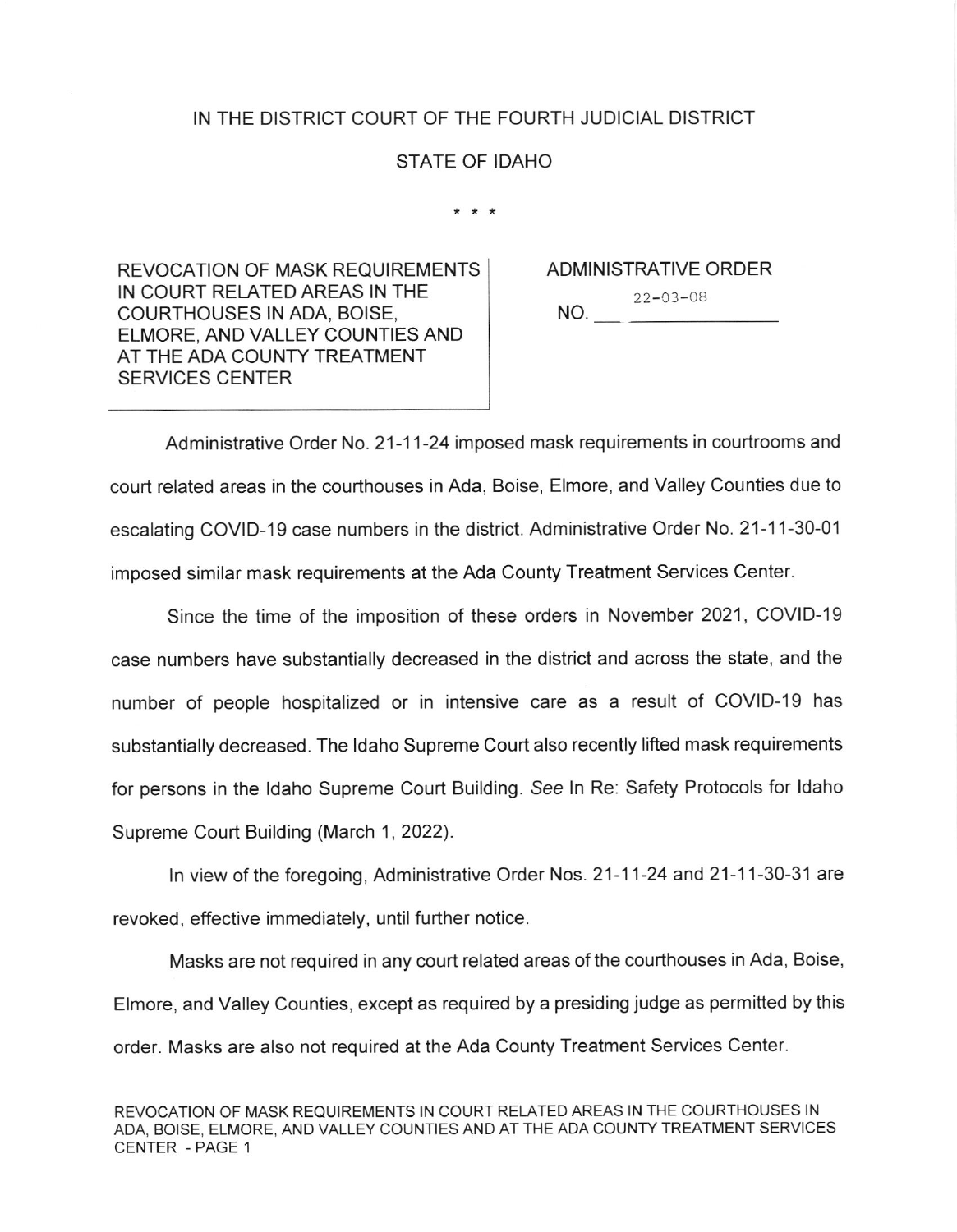Whether masks are required in a particular courtroom and associated jury deliberation room during a proceeding in a courthouse in Ada, Boise, Elmore, and Valley Counties is left to the discretion of the judge presiding over the proceeding.

Use of a mask, that covers the wearer's nose and mouth, is strongly encouraged for any person in any courthouse in Ada, Boise, Elmore, and Valley Counties who has recently been exposed to COVID-19.

Persons who have been diagnosed with and have not recovered from COVID-19, or who have been asked to self-isolate by any physician, hospital, or health agency, or otherwise are experiences symptoms of CCOVID-19, are requested not to enter any courthouse or court-related facility in Ada, Boise, Elmore, and Valley Counties.

At no time shall a person who is not a testifying witness, while in the portions of the courthouse where court business is conducted, be asked or required to remove a mask against their wishes.

Failure to comply with the terms of this order may be treated as a contempt of court. See Idaho Code § 18-1801; Title 7, Chapter 6, Idaho Code; I.R.C.P. 75; I.C.R. 42.

A copy of this order must be displayed at all entrances to the courthouses and facilities referenced in this order.

IT IS SO ORDERED.  $%$  day of March 2022. Dated this

HONORABLE STEVEN J. HIPPLER Administrative District Judge Fourth Judicial District

All Judges CC: Sandra Barrios, Trial Court Administrator, Fourth Judicial District

REVOCATION OF MASK REQUIREMENTS IN COURT RELATED AREAS IN THE COURTHOUSES IN ADA, BOISE, ELMORE, AND VALLEY COUNTIES AND AT THE ADA COUNTY TREATMENT SERVICES CENTER - PAGE 2